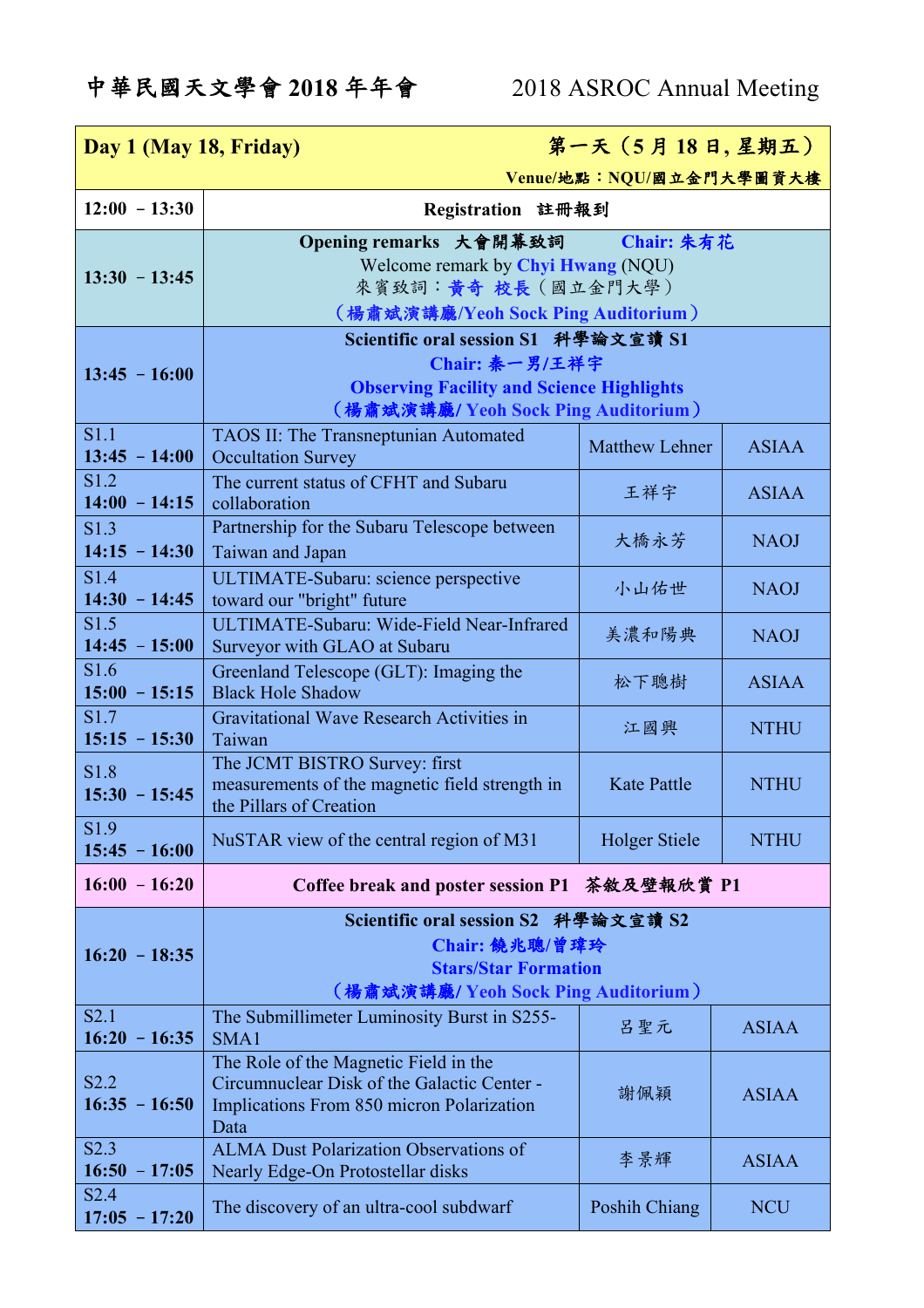| S2.5<br>$17:20 - 17:35$              | Magnetar-powered Supernovae                                                                  | 陳科榮        | <b>ASIAA</b>              |
|--------------------------------------|----------------------------------------------------------------------------------------------|------------|---------------------------|
| S2.6<br>$17:35 - 17:50$              | Multiband study of polarization variability in<br>isolated B[e] stars HD 45677 and HD 50138  | 李建德        | <b>NCU</b>                |
| S2.7<br>$17:50 - 18:05$              | Water deuterium fractionation in star-formation<br>regions                                   | 劉芳君        | <b>NTNU</b>               |
| S2.8<br>$18:05 - 18:15$              | Filamentary Structure and Star Formation in<br>OMC1                                          | 鄧郁璇        | <b>ASIAA</b>              |
| S2.9<br>$18:15 - 18:25$              | Detailed motion analysis of extremely young<br>Class 0 circumbinary disk around VLA1623A     | 謝承翰        | <b>NTHU</b>               |
| S <sub>2.10</sub><br>$18:25 - 18:35$ | Magnetic Fields from Filamentary Clouds to<br>Hub-Filament System in IC5146 Cloud<br>Complex | 王嘉瑋        | <b>NTHU</b>               |
| $18:35 - 20:30$                      | Welcome reception and poster session P2 歡迎茶會及壁報欣賞 P2                                         |            |                           |
| $19:15 - 20:30$                      | Forum for applying MoST support<br>(楊肅斌演講廳/Yeoh Sock Ping<br><b>Auditorium</b>               | 徐愛佳<br>黄崇源 | <b>MoST</b><br><b>NCU</b> |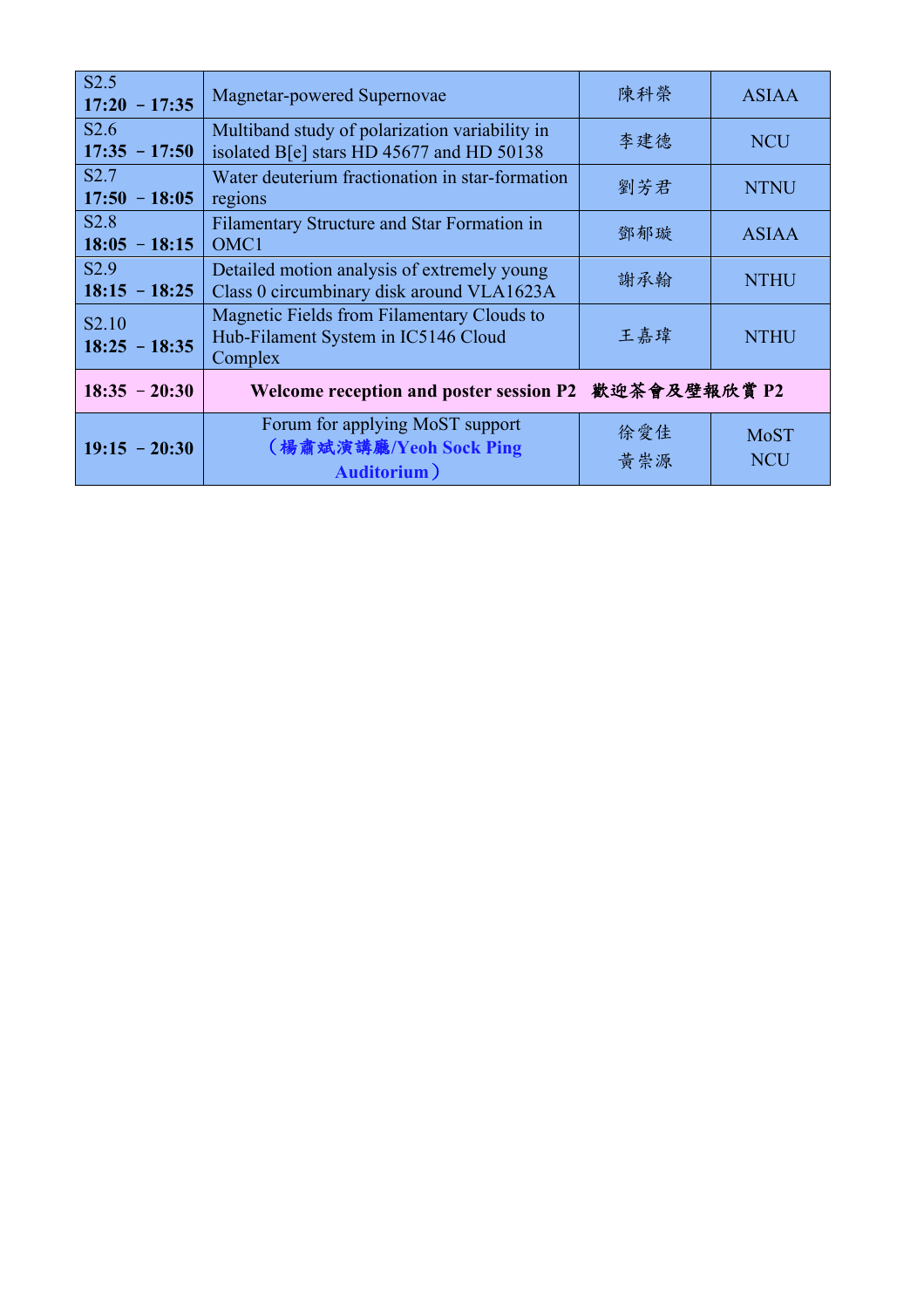| 第二天 (5月19日,星期六)<br>Day 2 (May 19, Saturday) |                                                                                                                                   |                            |              |  |
|---------------------------------------------|-----------------------------------------------------------------------------------------------------------------------------------|----------------------------|--------------|--|
|                                             | Venue /地點: NQU/國立金門大學圖資大樓                                                                                                         |                            |              |  |
| $08:30 - 09:30$                             | Plenary talk (I) 大會講演(I)<br>Chair: 朱有花<br><b>Superluminous Supernovae</b><br>Prof. Roger Chevalier (University of Virginia)       | (科研類)                      |              |  |
|                                             | (楊肅斌演講廳/ Yeoh Sock Ping Auditorium)                                                                                               |                            |              |  |
| $09:30 - 10:40$                             | Scientific oral session S3 科學論文宣讀 S3<br>Chair: 周翊<br><b>Stars/High Energy Astrophysics</b><br>(楊肅斌演講廳/ Yeoh Sock Ping Auditorium) |                            |              |  |
| S3.1<br>$09:30 - 09:40$                     | Characterization of Stellar and Substellar<br>Members in the Coma Berenices Star Cluster                                          | 湯士昀                        | <b>NCU</b>   |  |
| S3.2<br>$09:40 - 09:50$                     | Photopolarimetric behavior of the UXOR Type<br>Young Star GM Cephei                                                               | 黄柏傑                        | <b>NCU</b>   |  |
| S3.3<br>$09:50 - 10:00$                     | Study of Embedded X-ray Brown Dwarfs and<br>Young Stellar Objects in IC 348                                                       | <b>Bhavana</b><br>Lalchand | <b>NCU</b>   |  |
| S3.4<br>$10:00 - 10:10$                     | X-ray Luminosity and Size Relationship of<br><b>Supernova Remnants</b>                                                            | 歐柏昇                        | <b>ASIAA</b> |  |
| S3.5<br>$10:10 - 10:20$                     | An X-ray source population study in NGC<br>7331                                                                                   | 金若蘭                        | <b>NTHU</b>  |  |
| S3.6<br>$10:20 - 10:30$                     | Validation of the Efficiency Performance of the<br>COmpton Spectrometer and Imager (COSI)                                         | 朱哲延                        | <b>NTHU</b>  |  |
| S3.7<br>$10:30 - 10:40$                     | The Polarimetric Performance of the COmpton<br>Spectrometer and Imager (COSI)                                                     | 楊千瑩                        | <b>NTHU</b>  |  |
| $10:40 - 11:10$                             | Coffee break, group photo and poster session P3<br>茶敘、與會來賓團體照及壁報欣賞 P3                                                             |                            |              |  |
| $11:10 - 12:15$                             | Scientific oral session S4 科學論文宣讀 S4<br>Chair: 賴詩萍<br><b>Extragalactic/Cosmology</b><br>(楊肅斌演講廳/Yeoh Sock Ping Auditorium)        |                            |              |  |
| S4.1<br>$11:10 - 11:25$                     | No Sign of Strong Molecular Gas Outflow in<br>an Infrared-bright Dust-obscured Galaxy with<br><b>Strong Ionized-gas Outflow</b>   | 鳥羽儀樹                       | <b>ASIAA</b> |  |
| S4.2<br>$11:25 - 11:35$                     | Cosmological simulation with dust evolution                                                                                       | 侯冠州                        | <b>ASIAA</b> |  |
| S <sub>4.3</sub><br>$11:35 - 11:45$         | Discovery of a distant supercluster at redshift<br>1.1                                                                            | <b>Tapish Narwal</b>       | <b>NTHU</b>  |  |
| S <sub>4.4</sub><br>$11:45 - 11:55$         | Investigating the end of the epoch of<br>reionization with a quasar at $z = 6.62$                                                 | 呂亭誼                        | <b>NTHU</b>  |  |
| S4.5<br>$11:55 - 12:05$                     | The Physical Properties of an Exceptionally<br>Blue QSO at $z \sim 6.6$ and their Implication to<br>the Early Growth of SMBH      | 湯濟家                        | <b>ASIAA</b> |  |
| S <sub>4.6</sub><br>$12:05 - 12:15$         | A QSO with extended Lyman-alpha nebular at<br>$z = 6.417$                                                                         | Rahul Raj                  | <b>NTHU</b>  |  |
| $12:15 - 14:00$                             | Banquet 大會午宴                                                                                                                      |                            |              |  |
| $14:00 - 18:30$                             | Group discussions 分組討論/自由參訪                                                                                                       |                            |              |  |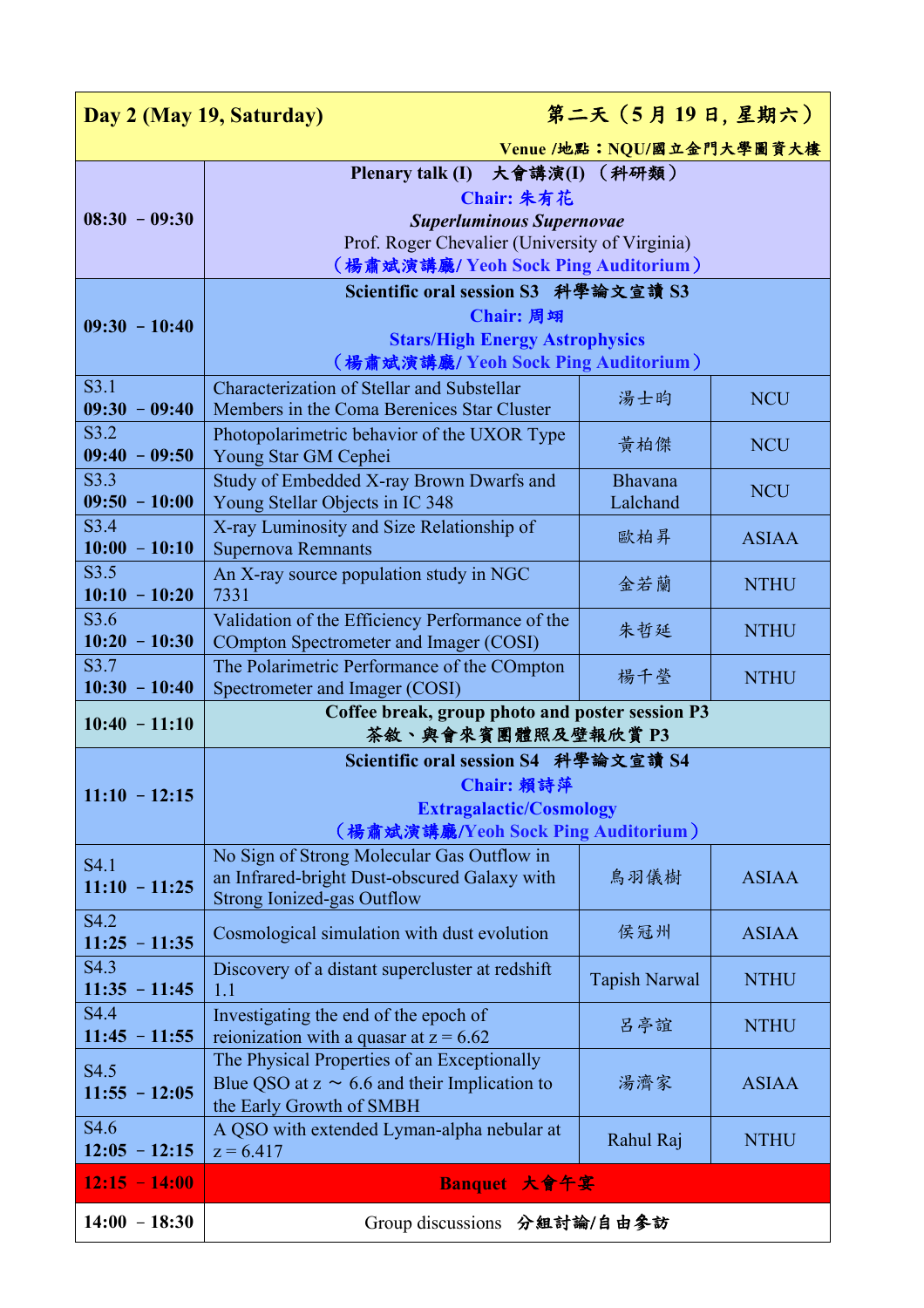| Day 3 (May 20, Sunday)          |                                                                                                                                                                                    |                                                                          | 第三天 (5月20日,星期日)  |              |
|---------------------------------|------------------------------------------------------------------------------------------------------------------------------------------------------------------------------------|--------------------------------------------------------------------------|------------------|--------------|
| Venue /地點: NQU/國立金門大學圖資大樓       |                                                                                                                                                                                    |                                                                          |                  |              |
| $08:30 - 09:30$                 | Plenary talk (II) 大會講演(II) (科普類)<br>Chair: 朱有花<br><b>High-energy Views of the Universe</b><br>Prof. Lynn Cominsky (Sonoma State University)<br>(楊肅斌演講廳/ Yeoh Sock Ping Auditorium) |                                                                          |                  |              |
| $09:30 - 10:50$                 | ASROC Awards Presentation Ceremony 頒獎典禮暨會員大會<br>Chair: 朱有花<br>(楊肅斌演講廳/Yeoh Sock Ping Auditorium)                                                                                   |                                                                          |                  |              |
| $09:30 - 09:35$                 | Presentation of the 5 <sup>th</sup> Heaven Quest Award and Heaven Talk Award<br>頒發天文學會第五屆「天問獎」及「譚天獎」                                                                               |                                                                          |                  |              |
| $09:35 - 09:45$                 | Heaven Quest Award acceptance speech 「天問獎」得獎致辭<br>Distinguished Research Fellow Ronald Taam (ASIAA)<br>譚遠培特聘研究員 (中研院天文所)                                                           |                                                                          |                  |              |
| $09:45 - 09:50$                 | Heaven Talk Award acceptance speech 「譚天獎」得獎致辭<br>Mr. Chi-Jen Lu (Astronomical Association of Taichung)<br>吕其潤先生 (台中市天文學會)                                                          |                                                                          |                  |              |
| $09:50 - 10:50$                 | General Assembly, best oral and poster awards & presentations,<br>會員大會、頒發最佳口頭與壁報論文獎及得獎論文口頭報告                                                                                       |                                                                          |                  |              |
| $10:50 - 11:05$                 | Coffee break and poster session P4 茶敘及壁報欣賞 P4                                                                                                                                      |                                                                          |                  |              |
| $11:05 - 13:05$                 | <b>Scientific oral session S5</b>                                                                                                                                                  | <b>Education &amp; Public Outreach</b><br>session E1<br>天文教育及業餘天文活動報告 E1 |                  |              |
|                                 | 科學論文宣讀 S5                                                                                                                                                                          |                                                                          |                  |              |
| $11:05 - 13:05$                 | Scientific oral session S5 科學論文宣讀 S5<br><b>Extragalactic/Cosmology</b><br>(楊肅斌演講廳/ Yeoh Sock Ping Auditorium)                                                                      | Chair: 胡德邦                                                               |                  |              |
| S5.1<br>$11:05 - 11:20$         | Excessive shift of the CMB acoustic peaks of<br>the Cold Spot area                                                                                                                 |                                                                          | 蔣龍毅              | <b>ASIAA</b> |
| S5.2<br>$11:20 - 11:35$         | Self-consistent construction of virialized wave<br>dark matter halos                                                                                                               |                                                                          | 林善長              | <b>NTU</b>   |
| S5.3<br>$11:35 - 11:50$         | <b>SMG Structural Properties and NIR</b><br>Morphologies                                                                                                                           |                                                                          | 張雨晏              | <b>ASIAA</b> |
| S5.4<br>$11:50 - 12:05$         | The most accurate luminosity function of local<br>infrared galaxies based on the AKARI all sky<br>survey                                                                           |                                                                          | <b>Tomo Goto</b> | <b>NTHU</b>  |
| S5.5<br>$12:05 - 12:20$         | Why Are Some Gamma-Ray Bursts Hosted by<br>Oxygen-rich Galaxies?                                                                                                                   |                                                                          | 橋本哲也             | <b>NTHU</b>  |
| S5.6<br>$12:20 - 12:35$         | 250-micron selected star-forming (SF) galaxies<br>in the north ecliptic pole (NEP) region                                                                                          |                                                                          | Seong-Jin Kim    | <b>NTHU</b>  |
| S5.7<br>$12:35 - 12:50$<br>S5.8 | <b>Extinction Free AGN Selection by 18-band</b><br>Mid-infrared SED Fitting in the AKARI NEP<br>Wide Field<br>Field Flux Picture with Generalized Gauss's                          |                                                                          | 江佳穎              | <b>NTHU</b>  |